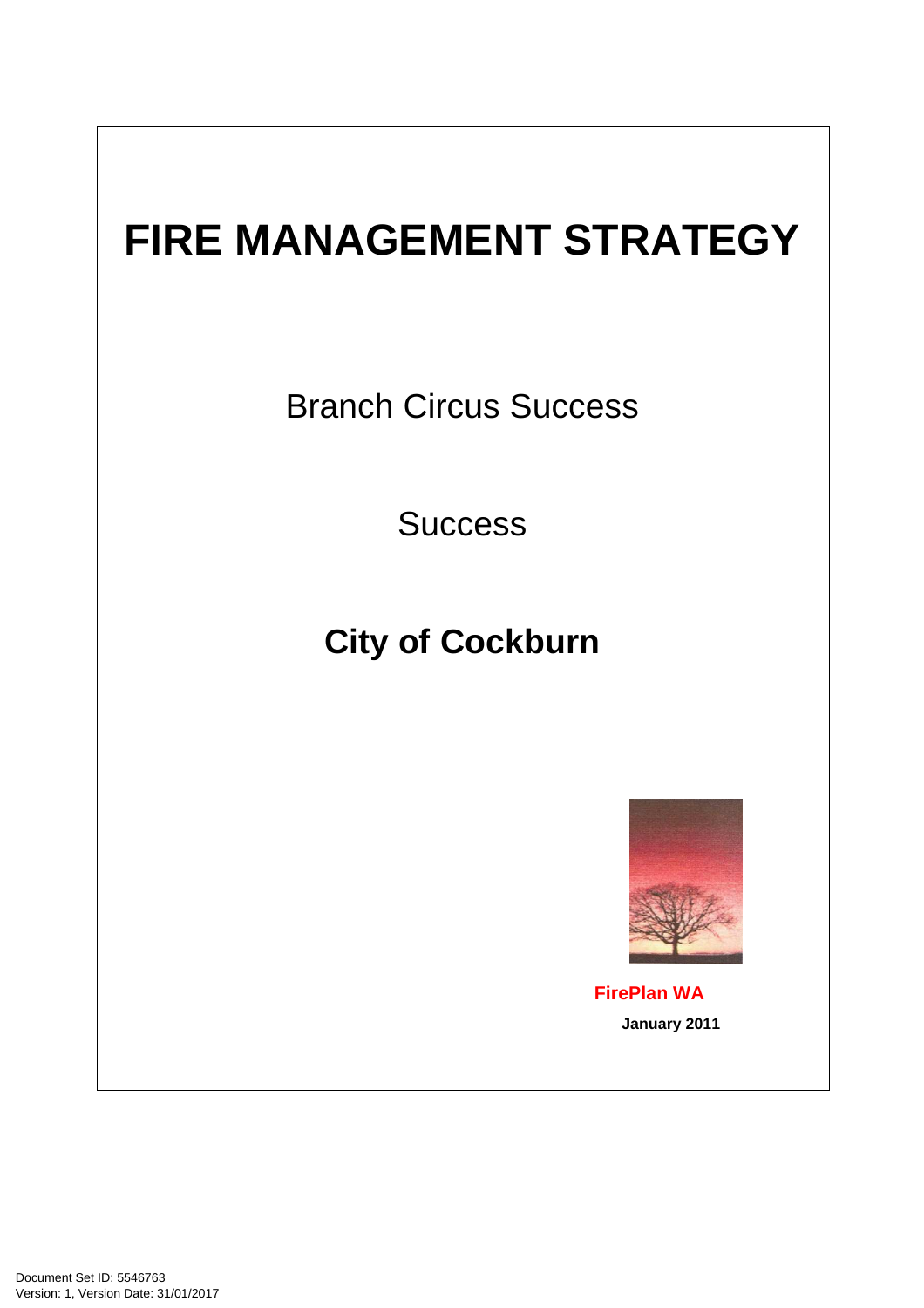# **TABLE OF CONTENTS**

\_\_\_\_\_\_\_\_\_\_\_\_\_\_\_\_\_\_\_\_\_\_\_\_\_\_\_\_\_\_\_\_\_\_\_\_\_\_\_\_\_\_\_\_\_\_\_\_\_\_\_\_\_\_\_\_\_\_\_\_\_\_\_\_\_\_\_\_\_\_\_\_\_\_\_\_\_\_\_\_\_\_\_

| 1.0       | PURPOSE OF THE MANAGEMENT PLAN          |                                                                          | 3              |
|-----------|-----------------------------------------|--------------------------------------------------------------------------|----------------|
| 2.0       | <b>SUBDIVISION LOCATION AND DETAILS</b> |                                                                          | 3              |
| 3.0       | <b>SITE DETAILS</b>                     |                                                                          | 3              |
| 4.0       |                                         | <b>BUSH FIRE HAZARD ASSESSMENT</b>                                       | 3              |
| 5.0       | <b>FIRE MANAGEMENT PLAN</b>             |                                                                          | $\overline{7}$ |
|           | 5.1                                     | <b>Road System</b><br>5.2 Fire Protection Public Open Space- Development | 7              |
|           |                                         | Interface                                                                | 7              |
|           |                                         | 5.3 Dwelling Construction                                                | 8              |
|           |                                         | 5.4 Building Protection Zone                                             | 9              |
| 6.0       | <b>Fire Fighting Facilities</b>         |                                                                          | 10             |
|           | 6.1                                     | <b>Water for Fire Fighting</b>                                           | 10             |
|           |                                         | 6.2 Fire Service                                                         | 10             |
| Diagram1  |                                         | <b>Locality of Development</b>                                           | 4              |
| Diagram 2 |                                         | <b>Draft District Structure Plan</b>                                     | 5              |
| Diagram 3 |                                         | <b>Bush Fire Hazard Assessment</b>                                       | 6              |
| Diagram 4 |                                         | Schematic Diagram of Setback Adjoining POS                               | 8              |

**Disclaime**r: The measures contained in this fire management plan are considered to be minimum standards and they do not guarantee that a building will not be damaged in a bush fire. All surveys, forecasts, projections and recommendations made in this report associated with the project are made in good faith on the basis of information available to FirePlan WA at the time; and achievement of the level of implementation of fire precautions will depend among other things on the actions of the landowners or occupiers over which FirePlan WA has no control. Notwithstanding anything contained therein, FirePlan WA will not, except as the law may require, be liable for any loss or other consequences (whether or not due to the negligence of the consultants, their servants or agents) arising out of the services rendered by the consultants.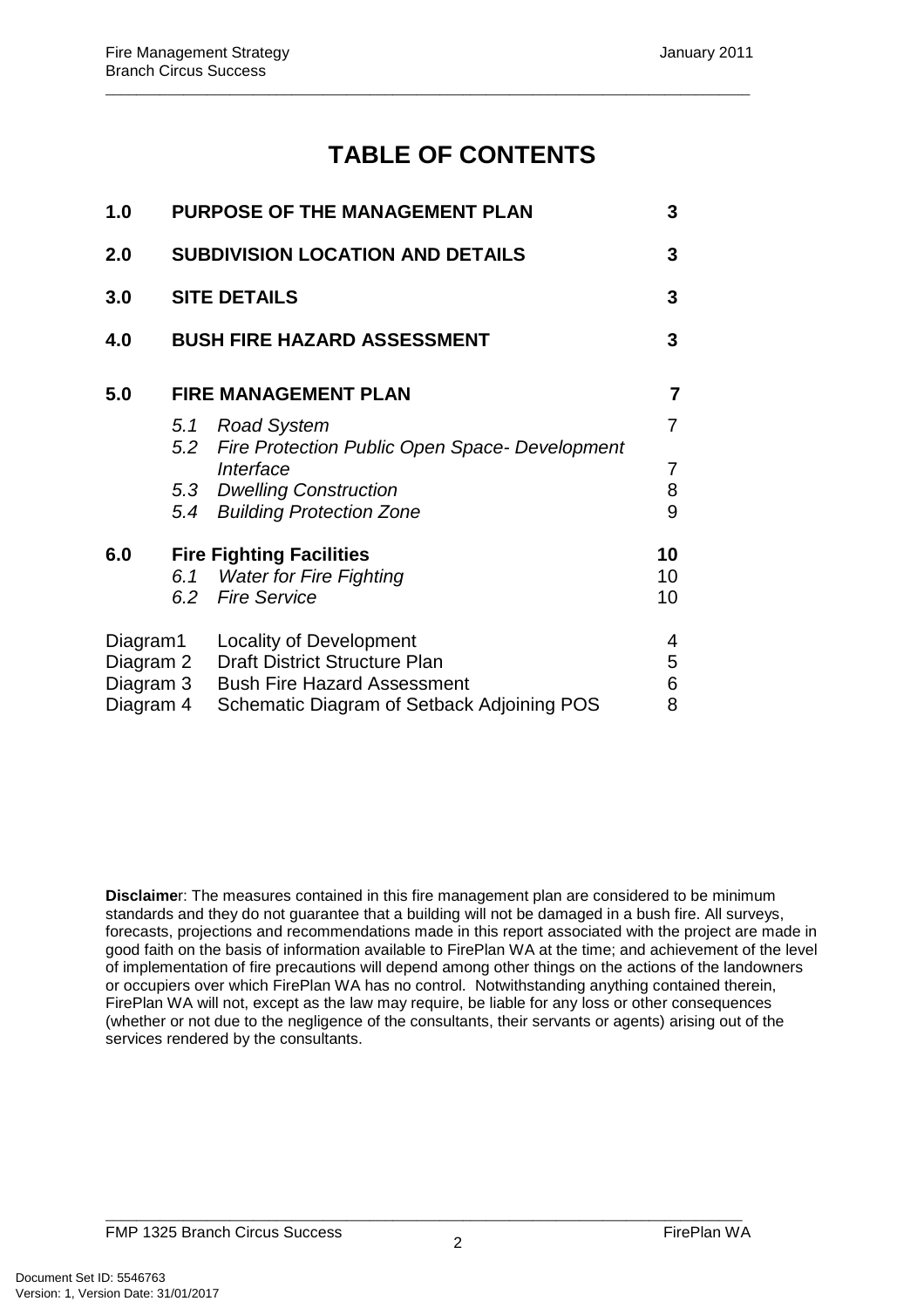#### \_\_\_\_\_\_\_\_\_\_\_\_\_\_\_\_\_\_\_\_\_\_\_\_\_\_\_\_\_\_\_\_\_\_\_\_\_\_\_\_\_\_\_\_\_\_\_\_\_\_\_\_\_\_\_\_\_\_\_\_\_\_\_\_\_\_\_\_\_\_\_\_\_\_\_\_\_\_\_\_\_\_\_ **1.0 PURPOSE OF THE MANAGEMENT STRATEGY**

The purpose of this Bushfire Management Strategy is to detail the Fire Management methods and requirements that will be implemented within the proposed development of Branch Circus Success. The aim of the Bushfire Management Strategy is to identify the Bush Fire Hazard and to identify the Bush Fire requirements for the proposed development.

## **2.0 SUBDIVISION LOCATION AND DETAILS**

The Branch Circus Area is located west of Hammond Road and north of Davesia Turn and south of Wedgetail Court and bounded by Lake Thompson Nature Reserve along the western boundary. See Diagram 1.

The site is to be urban housing with Public Open Space along the edge of the site adjoining the urban housing and a further conservation zone adjoining the Nature Reserve. See Diagram 2.

# **3.0 SITE DETAILS**

The site is scrubland with some areas of Forest-Woodland.

The site slopes towards the Thompson Lake Nature Reserve and would be 0-5 degrees.

## **4.0 BUSH FIRE HAZARD ASSESSMENT**

The assessment of fire risk takes into account existing site conditions which include:

- Topography with particular reference to ground slopes and accessibility;
- Vegetation cover both remnant and likely revegetation; and
- Relationship to surrounding development.

The Bush Fire Hazard Assessment for the site is Moderate-Extreme. The hazard rating for the adjoining Thompson Lake Nature Reserve is 'Extreme' and is classified as Banksia Woodland. Diagram 3

The Mediterranean climate experienced by this area is such that the majority of rain falls in late autumn through to early spring. This rainfall supports substantial vegetation growth which dries off in Summer/Autumn.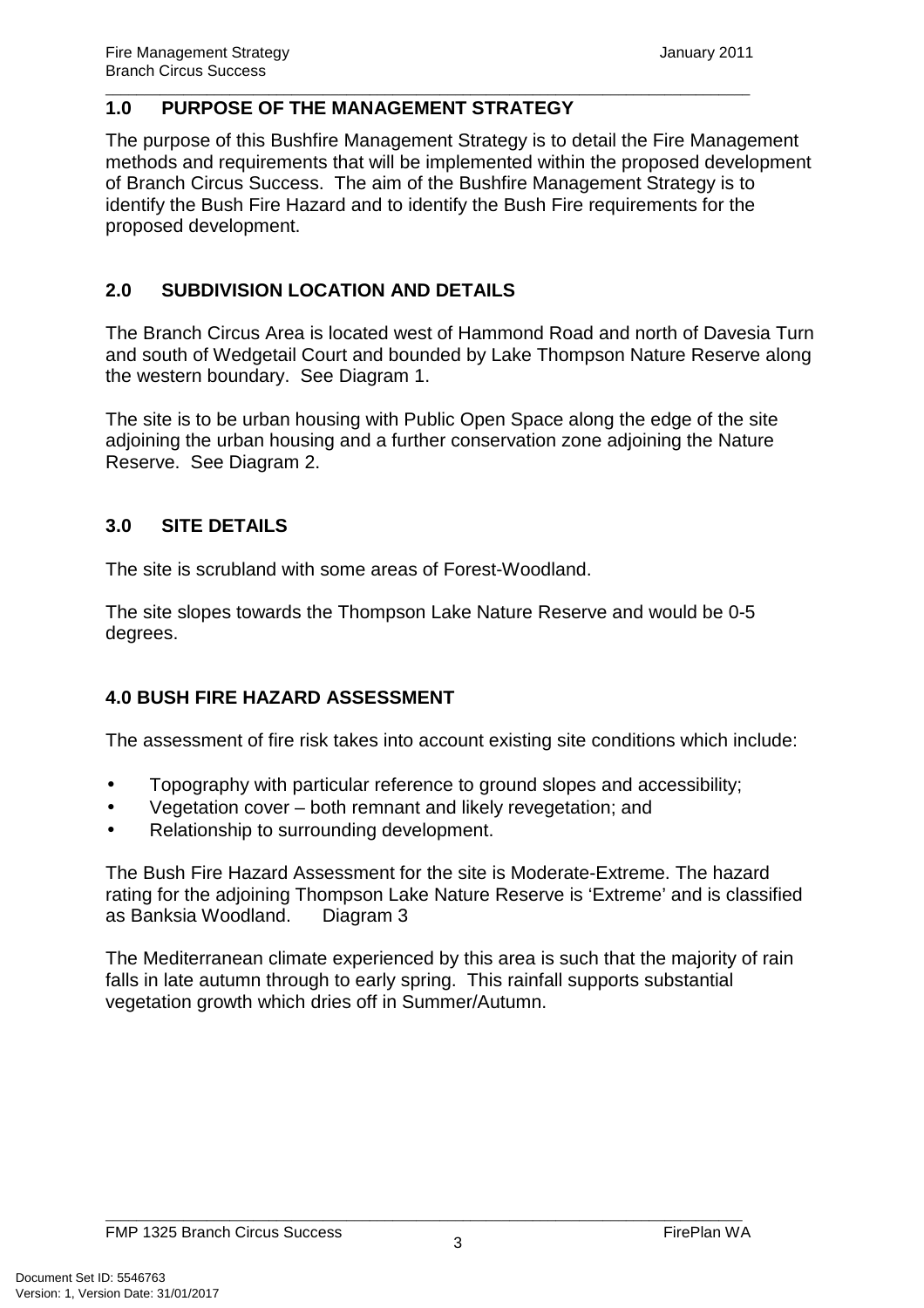

**Diagram 1 - Locality of Proposed Subdivision – Not to Scale** 

\_\_\_\_\_\_\_\_\_\_\_\_\_\_\_\_\_\_\_\_\_\_\_\_\_\_\_\_\_\_\_\_\_\_\_\_\_\_\_\_\_\_\_\_\_\_\_\_\_\_\_\_\_\_\_\_\_\_\_\_\_\_\_\_\_\_\_\_\_\_\_\_\_\_\_\_\_\_\_\_\_\_\_

FMP 1325 Branch Circus Success FirePlan WA

\_\_\_\_\_\_\_\_\_\_\_\_\_\_\_\_\_\_\_\_\_\_\_\_\_\_\_\_\_\_\_\_\_\_\_\_\_\_\_\_\_\_\_\_\_\_\_\_\_\_\_\_\_\_\_\_\_\_\_\_\_\_\_\_\_\_\_\_\_\_\_\_\_\_\_\_\_\_\_\_\_\_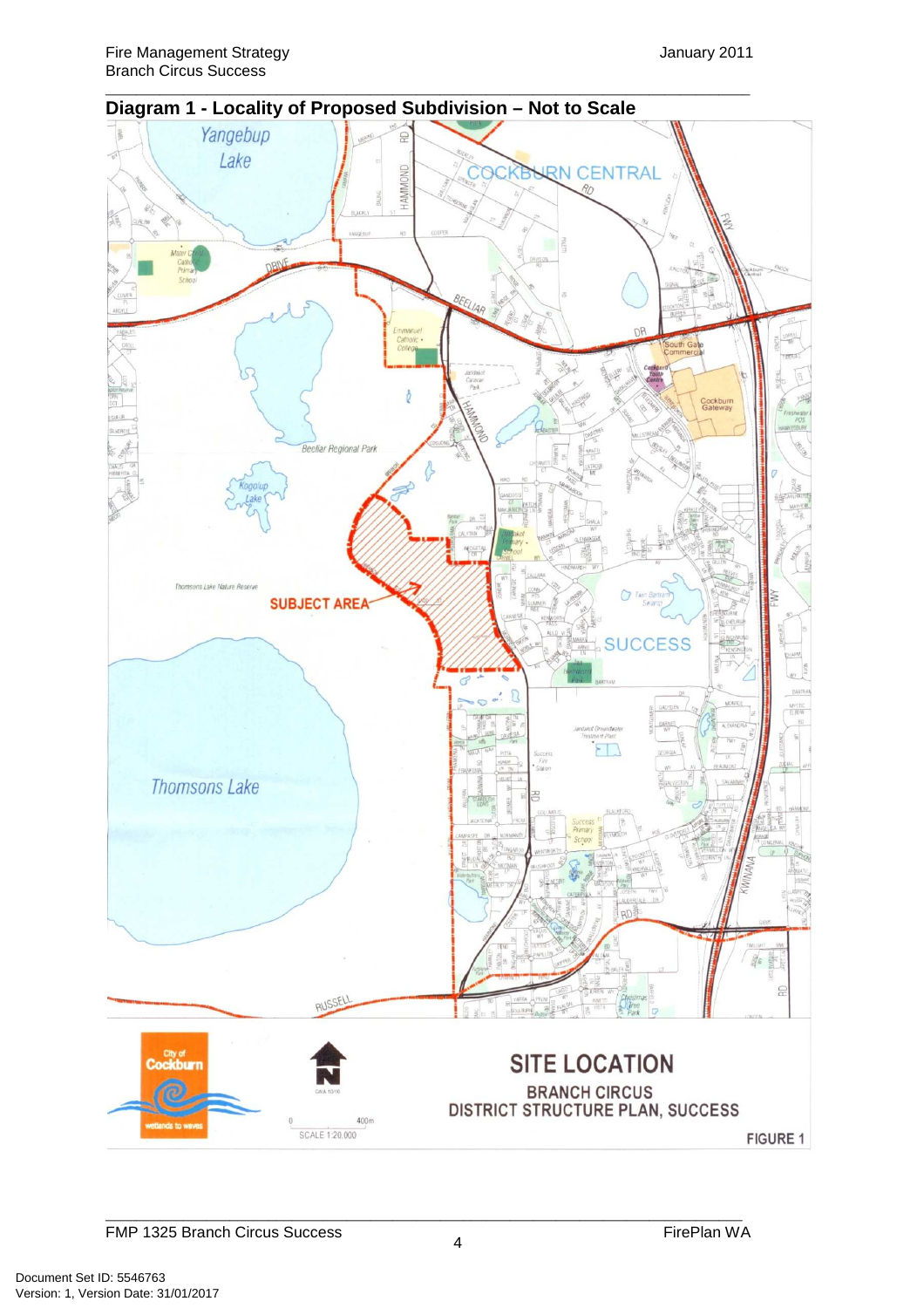### **Diagram 2 – Draft District Structure Plan**



\_\_\_\_\_\_\_\_\_\_\_\_\_\_\_\_\_\_\_\_\_\_\_\_\_\_\_\_\_\_\_\_\_\_\_\_\_\_\_\_\_\_\_\_\_\_\_\_\_\_\_\_\_\_\_\_\_\_\_\_\_\_\_\_\_\_\_\_\_\_\_\_\_\_\_\_\_\_\_\_\_\_\_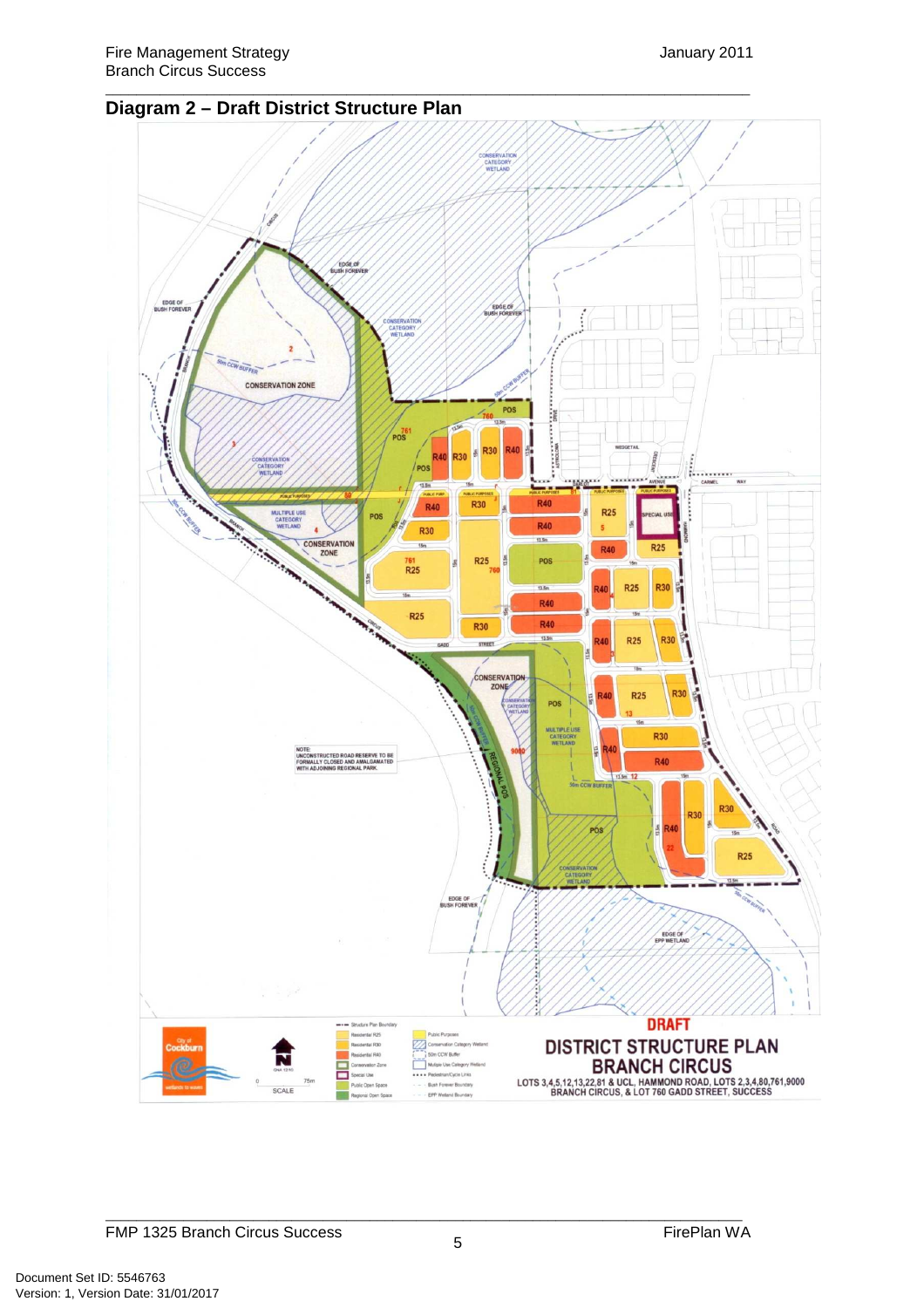

\_\_\_\_\_\_\_\_\_\_\_\_\_\_\_\_\_\_\_\_\_\_\_\_\_\_\_\_\_\_\_\_\_\_\_\_\_\_\_\_\_\_\_\_\_\_\_\_\_\_\_\_\_\_\_\_\_\_\_\_\_\_\_\_\_\_\_\_\_\_\_\_\_\_\_\_\_\_\_\_\_\_\_

#### **Diagram 3 - Bush Fire Hazard Assessment**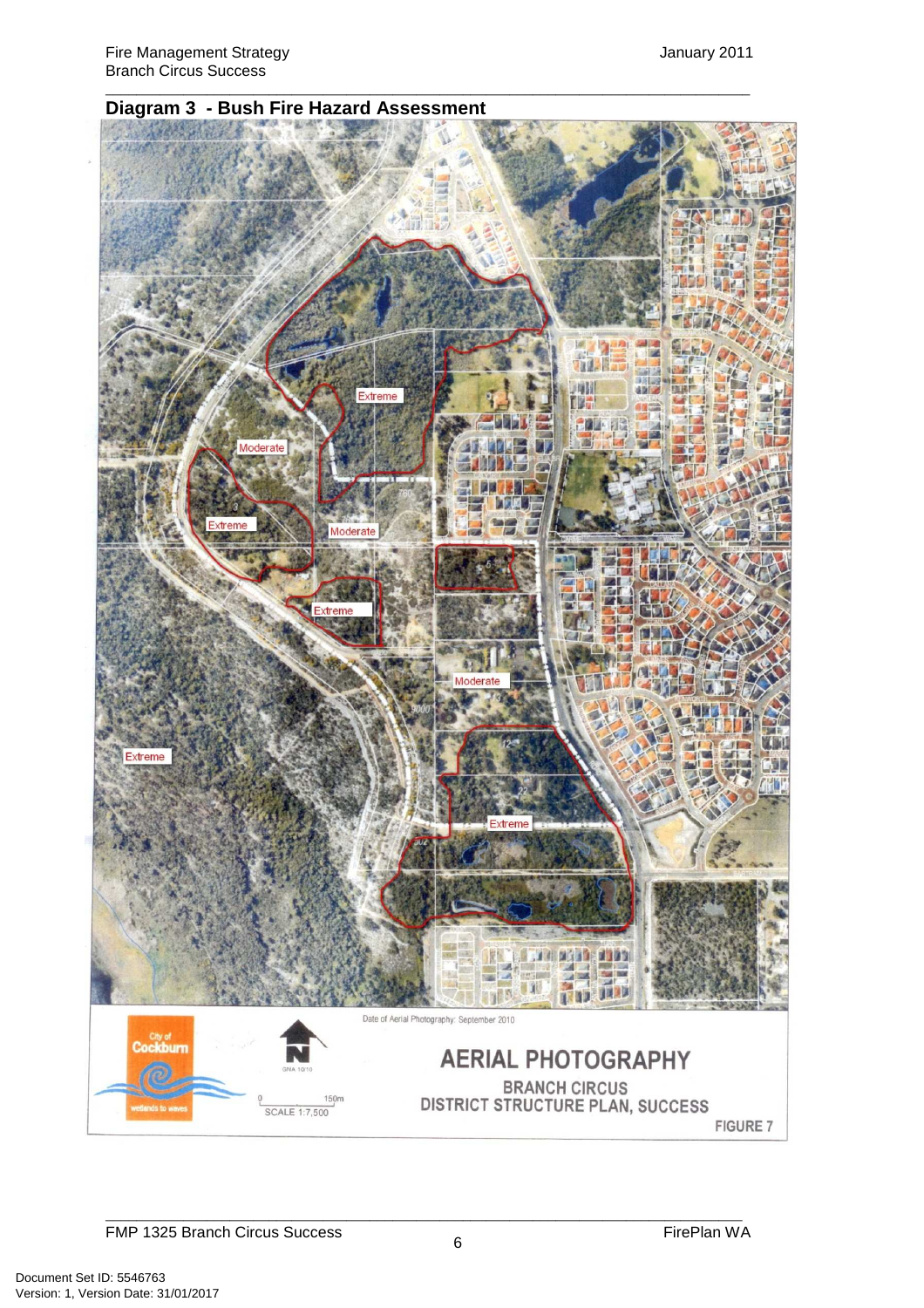### **5.0 FIRE MANAGEMENT STRATEGY**

The aim of the Fire Management Strategy is to reduce the threat to residents and fire fighters in the event of bush fire within or near the site.

\_\_\_\_\_\_\_\_\_\_\_\_\_\_\_\_\_\_\_\_\_\_\_\_\_\_\_\_\_\_\_\_\_\_\_\_\_\_\_\_\_\_\_\_\_\_\_\_\_\_\_\_\_\_\_\_\_\_\_\_\_\_\_\_\_\_\_\_\_\_\_\_\_\_\_\_\_\_\_\_\_\_\_

The Fire Management Strategy has been developed to incorporate the following fire management methods:-

- Road system;
- Fire protection in the Public Open Space Development Interface.
- Building Standards
- Building Protection Zones.

### **5.1 Road System**

The road system will have links directly onto Hammond Road and a further connection northwards through the existing urban area to Hammond Road. In all areas an internal road separates POS/Conservation Zone/ Thompsons Lake Nature Reserve and the proposed Urban Area. A dual use Pathway is also located along the eastern boundary of P.O.S.

### **5.2 Fire Protection in Public Open Space-Development Interface**

Thompsons Lake Nature Reserve has a 6-10 metre wide firebreak on the inside of the Nature Reserve. A Fire Management Plan is in place to manage fire protection within the Nature Reserve

The fire protection requirements for the Thompsons Lake Nature Reserve/Public Open Space (POS) -Development interface areas are as follows.

- A road is to be constructed around the outside of the housing area to separate the housing development from the POS and Conservation Zone.
- A 30metre building protection zone is to be established between the housing area, POS and Conservation Zone to consist, road reserve/access way, footpaths and setback at front of houses facing the POS. See Section 5.4 for Building Protection Zone Standards.
- Public Open Space and Conservation Zone Management Plans will need to include a Section on the management of fire and bush fire fuel loads within the areas.
- Fire hydrants are to be installed every 200 metres apart in roads that interface with POS/Conservation Zone..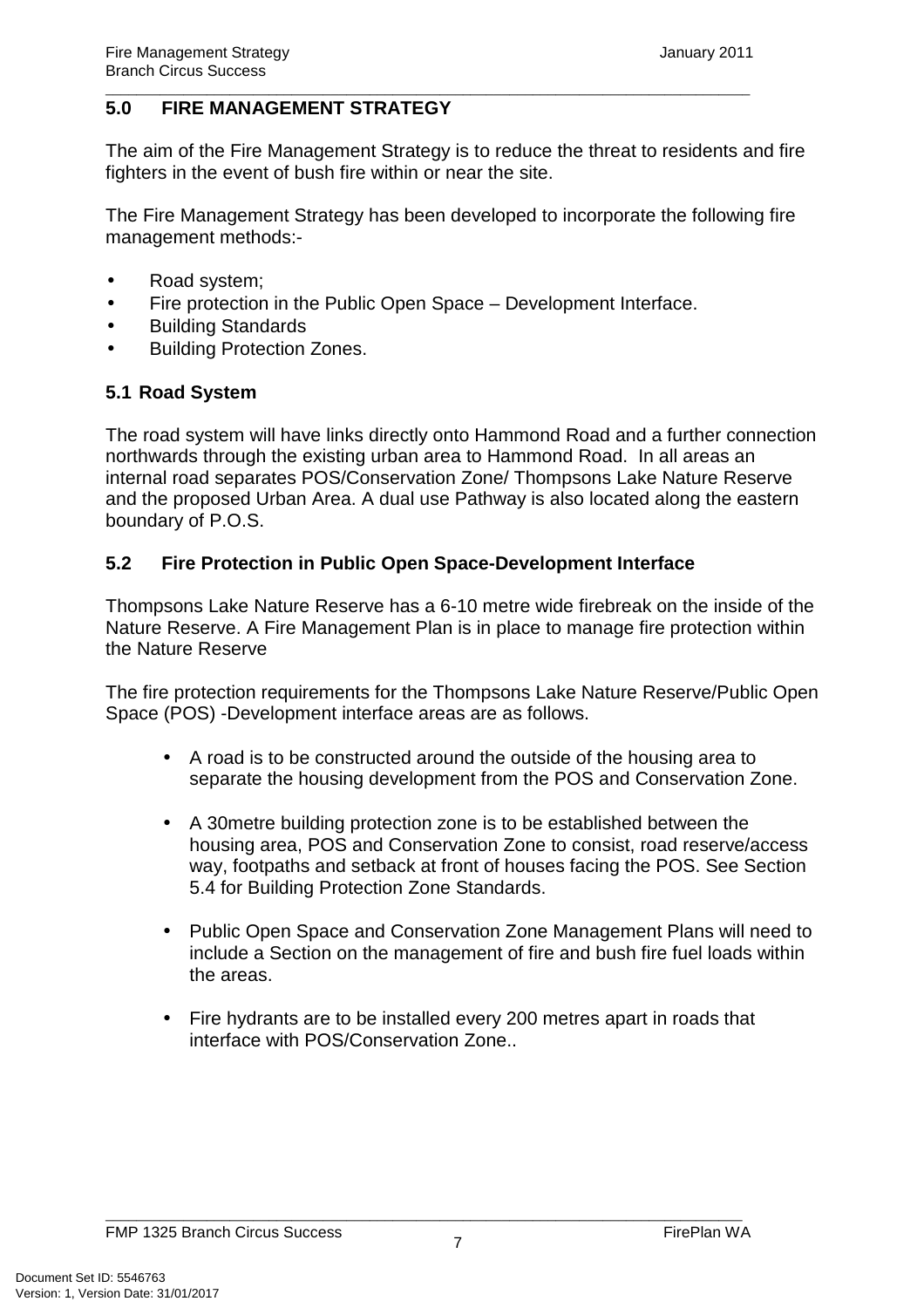#### \_\_\_\_\_\_\_\_\_\_\_\_\_\_\_\_\_\_\_\_\_\_\_\_\_\_\_\_\_\_\_\_\_\_\_\_\_\_\_\_\_\_\_\_\_\_\_\_\_\_\_\_\_\_\_\_\_\_\_\_\_\_\_\_\_\_\_\_\_\_\_\_\_\_\_\_\_\_\_\_\_\_\_ **Diagram 4 - Schematic Diagram of Setback Adjoining Public Open Space.**



Nature Reserve

### **5.3 Dwelling Construction Standards**

New Dwellings interfacing the classified vegetation (POS/Conservation Zone) shall be designed and built to conform with:-

- Building Code of Australia
- Australian Standard AS 3959-2009

Table 2.4.3 of AS 3959-2009 is used in determining the construction standard (BAL) for each of Lot the following information was used to determine the BAL.

- FDI for WA is 80.
- Vegetation Classification is Banksia Woodland B.
- Slope is 0-5 degrees.
- BPZ 30 metres required setback from POS/Conservation Zone.
- BAL is 19.
- Construction standard is AS 3959-2009 Section 3 & 6.

Or

- FDI for WA is 80
- Vegetation Classification is B
- Slope is 0-5 degrees
- BPZ 40 metres required setback to POS/Conservation Zone
- BAL is 12.5
- Construction Standard is AS 3959-2009 Section 3 & 5

\_\_\_\_\_\_\_\_\_\_\_\_\_\_\_\_\_\_\_\_\_\_\_\_\_\_\_\_\_\_\_\_\_\_\_\_\_\_\_\_\_\_\_\_\_\_\_\_\_\_\_\_\_\_\_\_\_\_\_\_\_\_\_\_\_\_\_\_\_\_\_\_\_\_\_\_\_\_\_\_\_\_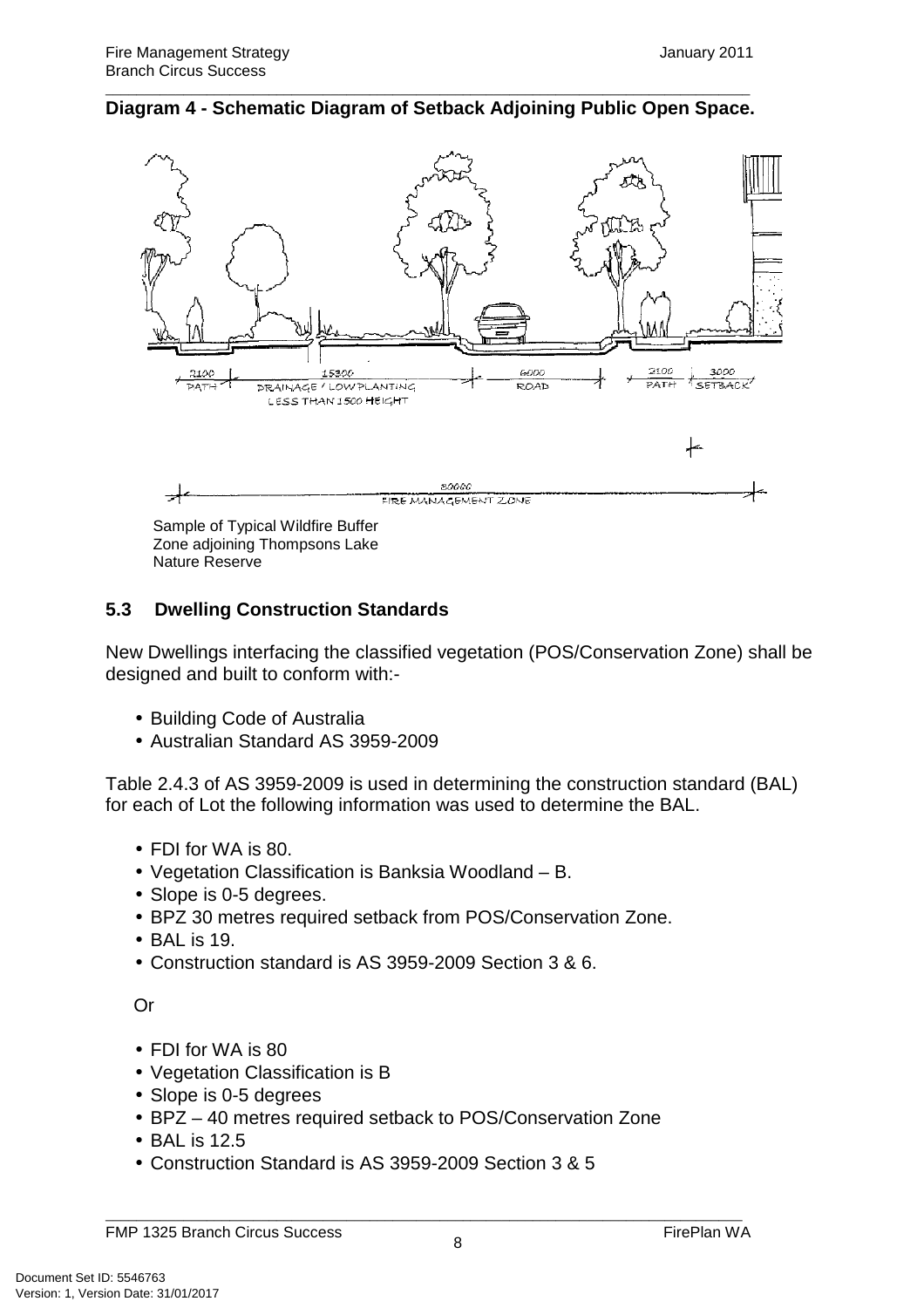BAL 12.5 adds about 4% to the standard cost of a dwelling. BAL 19 adds about 6% to the standard cost of a dwelling.

If the setback from housing to POS/Conservation Zone is reduced to 20 metres then the BAL is increased to BAL 29 which adds about 8% to cost of a standard dwelling.

\_\_\_\_\_\_\_\_\_\_\_\_\_\_\_\_\_\_\_\_\_\_\_\_\_\_\_\_\_\_\_\_\_\_\_\_\_\_\_\_\_\_\_\_\_\_\_\_\_\_\_\_\_\_\_\_\_\_\_\_\_\_\_\_\_\_\_\_\_\_\_\_\_\_\_\_\_\_\_\_\_\_\_

Proposed dwellings that are within 100 metres of the classified vegetation ie. POS/Conservation Zone will be required to be constructed to AS 3959-2009. so the wider the setback to POS/Conservation Zone the less dwellings will require to be constructed to AS 3959-2009.

It may require that lots that interface the POS/Conservation Zone be larger and longer lots allowing for a greater front setback within the Lot.

A landowner or the City of Cockburn (at cost to the landowner) can request a Fire Consultant to re-assess the BAL as part of the Building License Application. A copy of this assessment is to be sent to the City of Cockburn as part of the Building License Application.

BAL – Bushfire Attack Level. A means of measuring the severity of a buildings potential exposure to ember attack, radiant heat and direct flame contact, using increments of radiant head expressed in kilowatts per metre square, which is the basis for establishing the requirements for construction to improve protection of building elements from attack by bush fire.

# **5.4 Building Protection Zone Standards**

The aim of the Building Protection Zones is to reduce bush fire intensity close to dwellings, and to minimise the likelihood of flame contact with buildings.

The building protection zone is a low fuel area immediately surrounding a building.

Non flammable features within the front setback with each lot roads, footpaths, lawn, or landscaped gardens form part of a building protection zone. Isolated trees and shrubs may be retained within building protection zones. A building protection zone of 30 metres wide and must fulfil the following conditions:

- Bush Fire fuels and dry grass must be maintained below a height of 50mm and 2 tonnes/ha of bush fire fuel.
- The spacing of trees should be far enough apart to provide for a separation 10 metre wide between crowns when trees mature.
- Progressively prune lower branches so they are at least two metres off the ground to stop a surface fire spreading into the trees. Trees and shrubs should not be planted under or within 2 metres of a window that is facing the POS/Conservation Zone.
- All tree branches must be removed for a minimum of 2 metres from building eaves.
- All leaves, tall grass, and clearing slash of trees must be removed from within the building protection zone area.